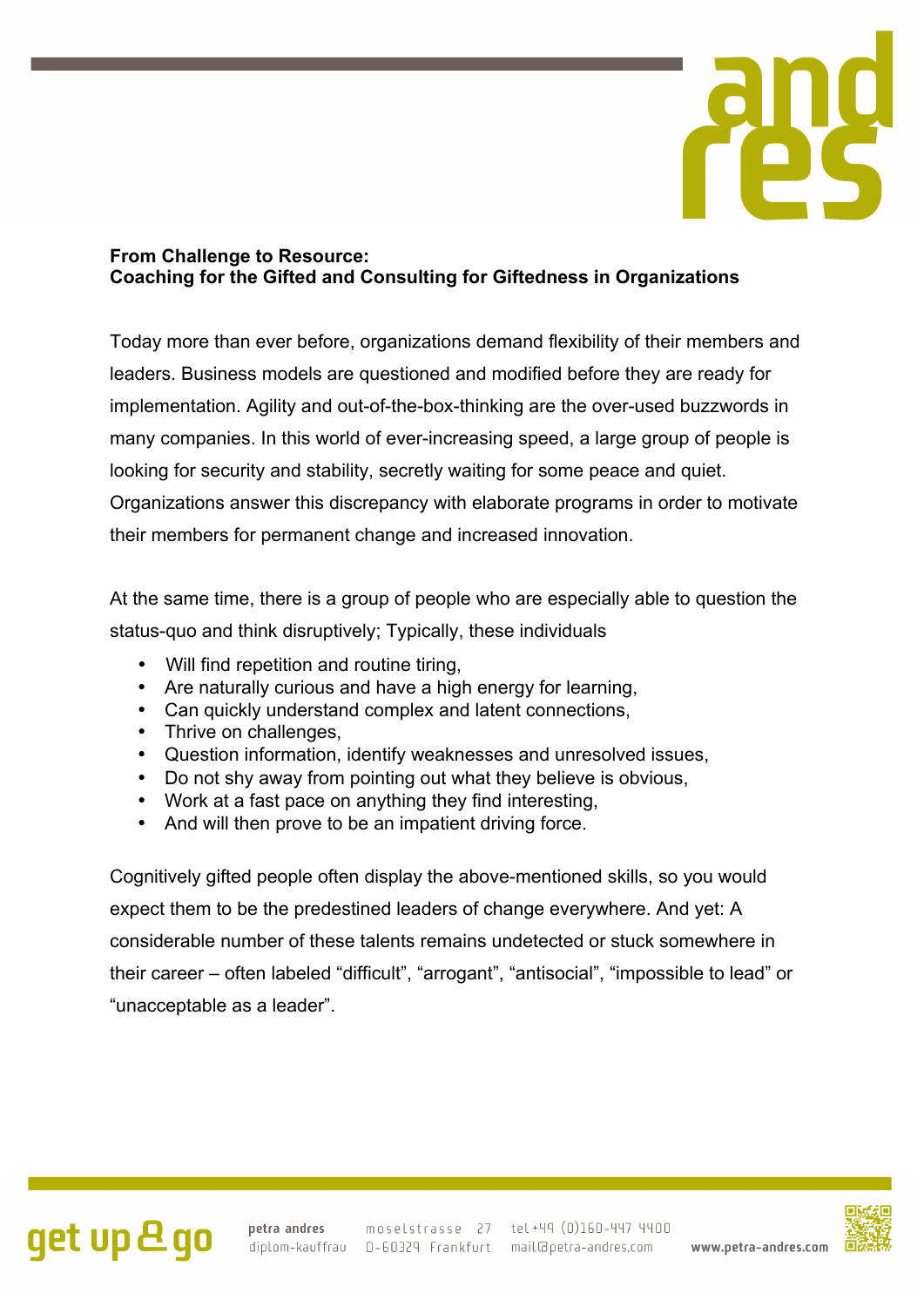

### **How come? Why do organizations often seem unable to tap into this potential of the cognitively gifted?**

The traits that often come with giftedness can prove to be wonderful resources, if used correctly. If used excessively or at the wrong moment, they can also be a source of irritation and will then disturb, provoke and polarize. In any case, cognitively gifted individuals usually operate at a very high intensity and speed; they will produce an impact that their environment can neither negate nor escape. On the one hand, organizations are therefore highly invested in retaining gifted people, on the other hand, these talents are often tiresome and challenging.

### **How can organizations successfully meet this challenge?**

In order to answer this question, one needs to understand when individuals are able to unfold their potential and when they will appear a square peg in an environment of round holes. Highly gifted people often have an asynchronous personal development: They oscillate between the intellectual world of adults and the emotional world of their age peers. They think and act differently from children, teenagers, and young adults of the same age which means that there is often only limited opportunity to learn and practice relevant social competencies. If there is no touch-point where the worlds meet on a par (e.g. in sports) and there is a lack of social experience and learning, integrating into organizational systems and cultures can be a challenge: The impact stays restricted to the field of expertise but many resources remain untapped by the organization as a result.

# get up & go

petra andres moselstrasse 27 tel +49 (0)160-447 4400 diplom-kauffrau D-60329 Frankfurt mail@petra-andres.com www.petra-andres.com

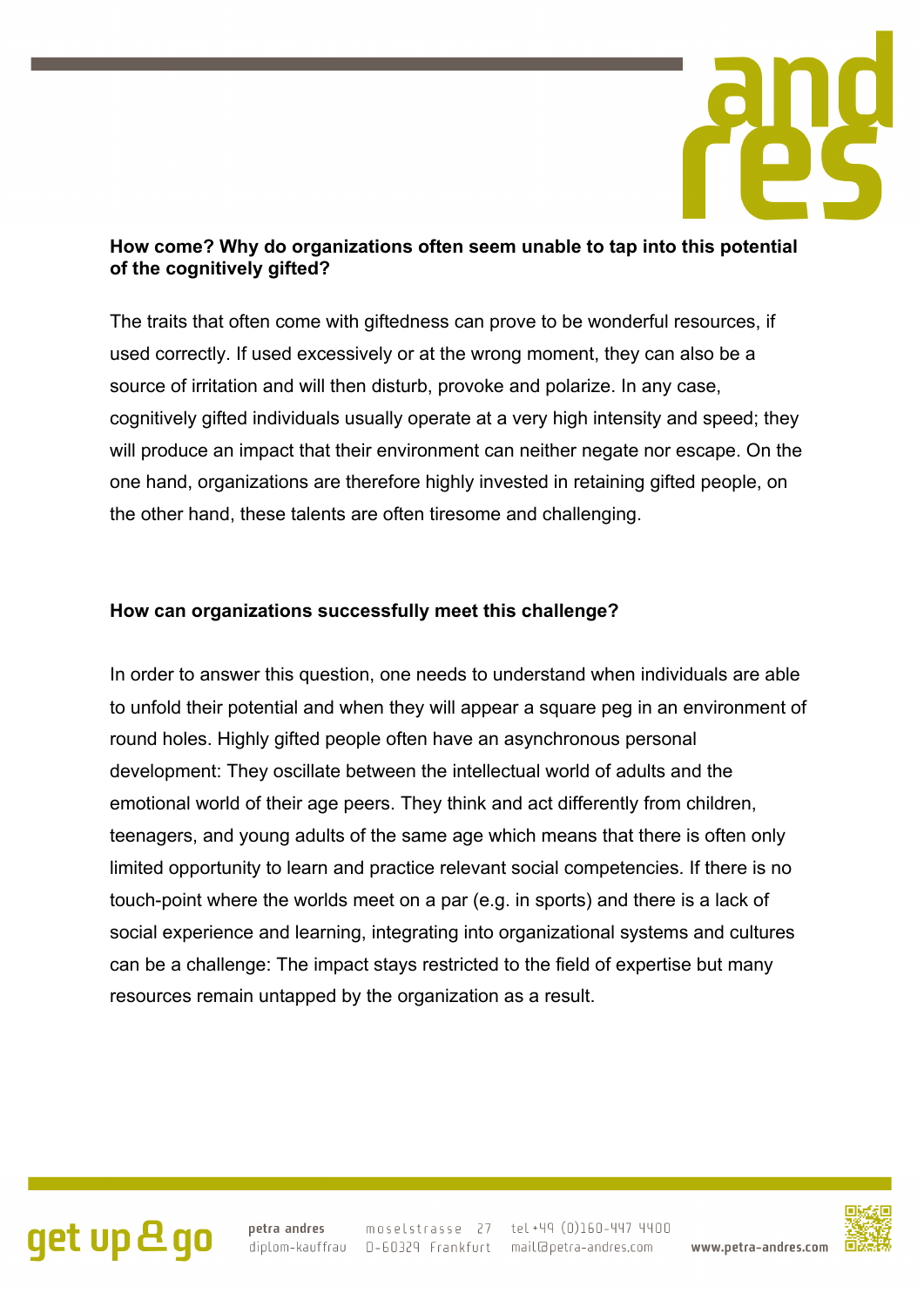

Often, if cognitively gifted people are expected to successfully lead a team, manage a project, or work in a team, they therefore have to catch up on certain typical fields of learning and development:

- Handle adequately their own high expectations of themselves but also of colleagues, their boss, and their staff.
- Recognize and adapt decision criteria apart from logic and intellect.
- Accept and learn to use political reflection and action in modern organizations by consciously allowing nuances and gray zones.
- Set clear priorities and stay focused instead of enthusiastically starting new projects before current ones are finished.
- Set boundaries to the extent of personal engagement in order to stay healthy and not burn out.

Coaching is an effective and proven format to support this kind of personal learning and development. As a member of the biggest global organizations for gifted people (Mensa und Intertel), I have studied this phenomenon for many years and have developed and specialized my coaching approach to this group.

## **What are the specific requirements coaching for the cognitively gifted needs to answer to?**

There are four essential success factors in coaching gifted individuals. The approach must allow the coachee to:

- 1. Work at their own quick pace and their own complexity no ifs, ands, or buts,
- 2. Lay down their cognitive weapons,
- 3. Explore heretofore underrated alternative ways of action,
- 4. Develop new strategies for individual challenges from changing perspective to communicating ideas, objectives, and plans.